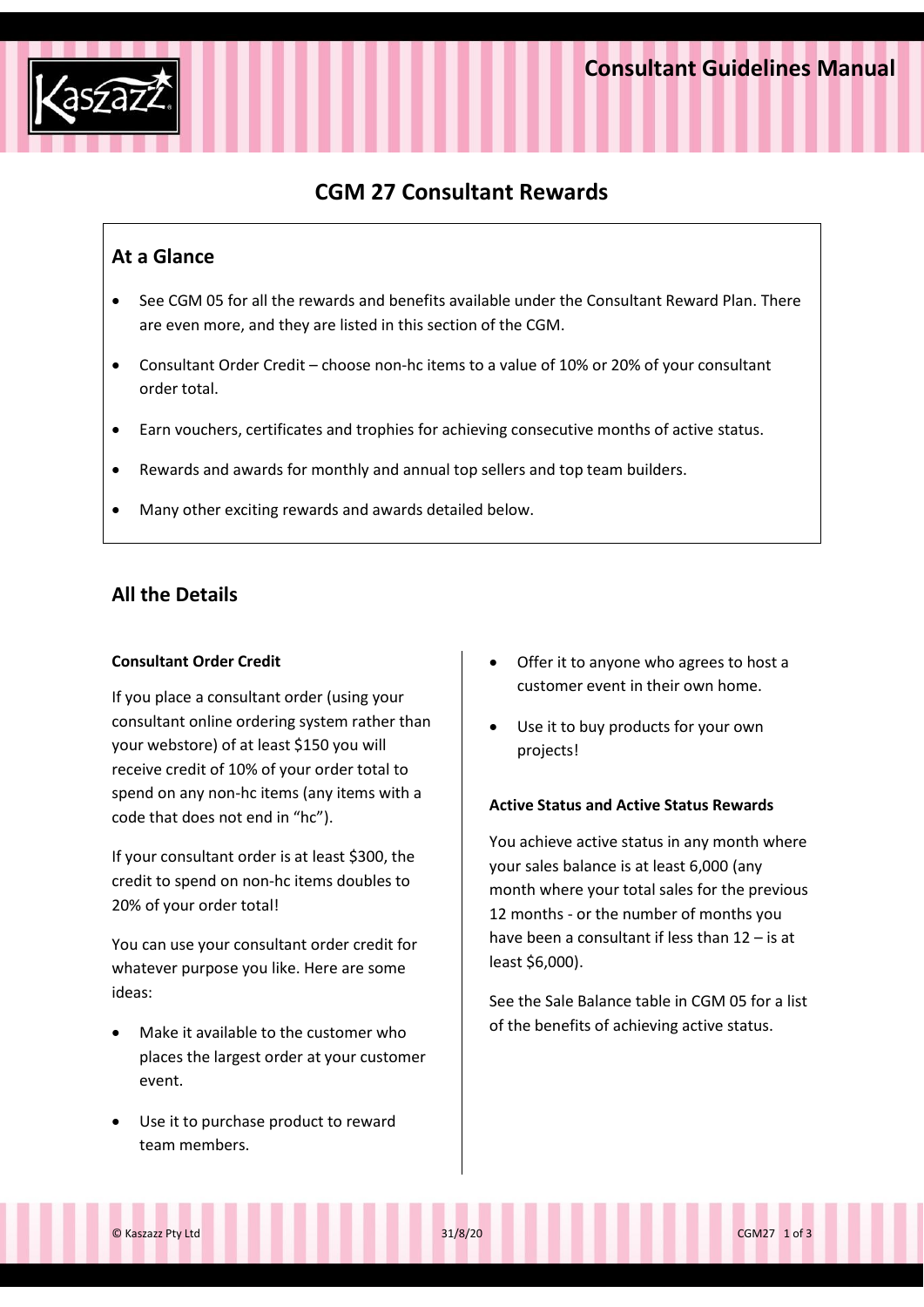

#### **Consistent Active Status Awards**

If you have achieved active status for the number of consecutive months (years) shown in the following table, you will receive the corresponding award shown.

| <b>Active</b> |                                       |  |
|---------------|---------------------------------------|--|
| Consecutive   | <b>Consistent Active Status Award</b> |  |
| <b>Months</b> |                                       |  |
| 12            | \$100 Kaszazz Voucher &               |  |
| $(1$ year)    | 1 year certificate                    |  |
| 24            | \$100 Kaszazz Voucher &               |  |
| (2 years)     | 2 year certificate                    |  |
| 36            | \$100 Kaszazz Voucher &               |  |
| (3 years)     | 3 year certificate                    |  |
| 48            | \$100 Kaszazz Voucher &               |  |
| (4 years)     | 4 year certificate                    |  |
| 60            | \$100 Voucher & 5 year certificate &  |  |
| (5 years)     | 5 Year Trophy                         |  |
| 72            | \$100 Kaszazz Voucher &               |  |
| (6 years)     | 6 year certificate                    |  |
| 84            | \$100 Kaszazz Voucher &               |  |
| (7 years)     | 7 year certificate                    |  |
| 96            | \$100 Kaszazz Voucher &               |  |
| (8 years)     | 8 year certificate                    |  |
| 108           | \$100 Kaszazz Voucher &               |  |
| (9 years)     | 9 year certificate                    |  |
| 120           | \$100 Voucher & 10 year certificate & |  |
| (10 years)    | 10 Year Trophy                        |  |
| and so on     | with a trophy each 5 years!           |  |

Trophies, certificates and vouchers are presented at the next Team Training Day (TTD) following the achievement (must be maintained up to and including the month prior to the TTD month)

## **Top Millennium Star**

Each month in The Kaszazz Star (TKS) Newsfeed we congratulate all consultants who achieved sales of \$1,000 or more in the previous month - our "Millennium Stars."

Each month our Top Millennium Star (the consultant who has achieved the highest sales for the month) will receive a Top Millennium Star certificate and their choice of either a \$100 Westfield voucher or \$250 worth of (choose anything) Kaszazz vouchers!

#### **Monthly Top Team Builder**

Each month in The Kaszazz Star (TKS) Newsfeed we congratulate the leader whose team members have achieved the most Up and Away rewards (see CGM 05) and award them a certificate and their choice of either a \$200 Westfield voucher or \$500 worth of (choose anything) Kaszazz vouchers. To qualify for this reward, leaders must have a sales balance of at least 24,000 and their team must have achieved at least 3 Up and Away rewards during the month. In the event of a tie, the leader with the highest sales balance receives the award.

## **Top Sales and Top Team Builders Awards**

Early in each new year we reward the 3 consultants who achieved the highest sales, and the 3 top team builders, in the year just finished.

Your team building score is measured by the number of Up and Away rewards (see CGM 05) earned during the year by your team members.

To qualify for any one of these 6 rewards, your sales balance (see CGM 05) must be at least 24,000 in January. To qualify for any of the 3 top team builder rewards, your team must have achieved at least 12 Up and Away rewards during the year. In the event of a tie for the top team builder, the consultant with the highest sales balance receives the award.